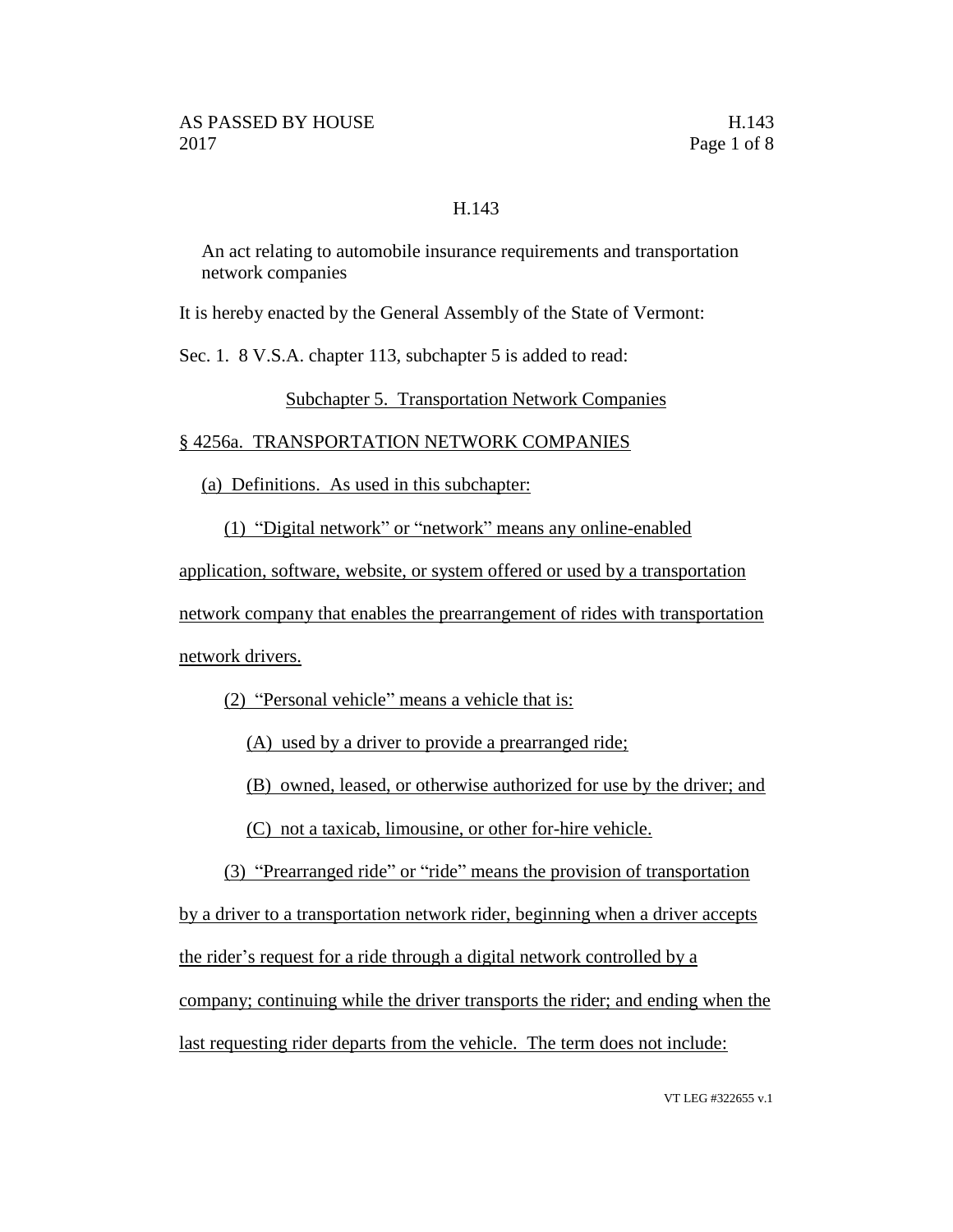(A) shared expense carpool or vanpool arrangements;

(B) use of a taxicab, limousine, or other for-hire vehicle; or

(C) a regional transportation company.

(4) "Transportation network company" or "company" means a person that uses a digital network to connect riders to drivers who provide prearranged rides. A company shall not be deemed to control, direct, or manage the personal vehicles or drivers that connect to its digital network, except where agreed to by written contract.

(5) "Transportation network company driver" or "driver" means an individual who:

(A) receives connections to potential riders and related services from a transportation network company in exchange for payment of a fee to the company; and

(B) uses a personal vehicle to offer or provide a prearranged ride to riders upon connection through a digital network controlled by a transportation network company in exchange for compensation or payment of a fee.

(6) "Transportation network company rider" or "rider" means an individual who uses a company's digital network to connect with a driver who provides rides in his or her personal vehicle between points chosen by the rider.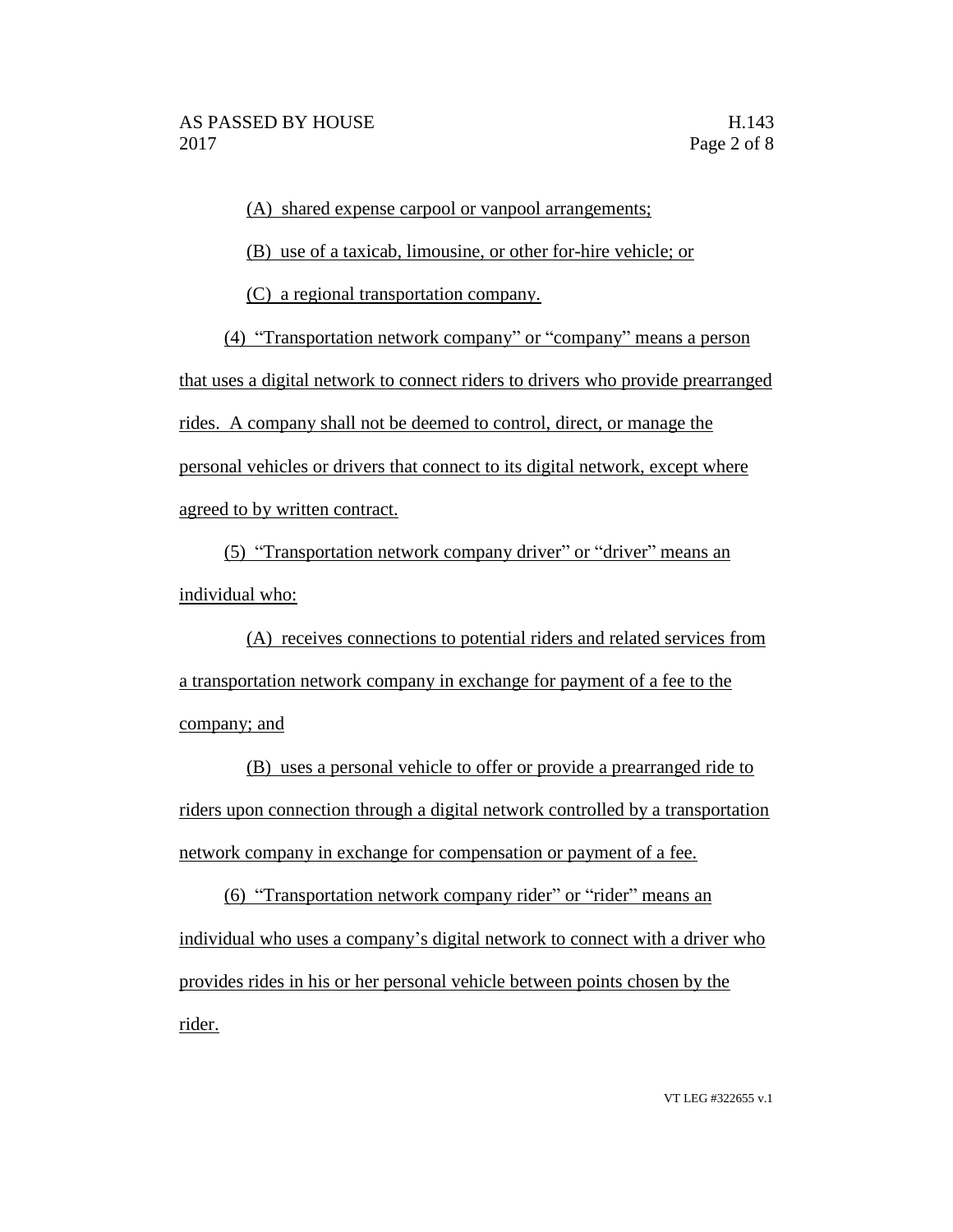(b) Company's financial responsibility.

(1) Beginning on or before July 1, 2017, a driver, or company on the driver's behalf, shall maintain primary automobile insurance that recognizes that the driver is a company driver or otherwise uses a vehicle to transport passengers for compensation and covers the driver while the driver is logged on to the company's digital network or while the driver is engaged in a prearranged ride.

(2)(A) The following automobile insurance requirements shall apply while a participating driver is logged on to the transportation network company's digital network and is available to receive transportation requests but is not engaged in a prearranged ride:

(i) primary automobile liability insurance in the amount of at least \$50,000.00 for death and bodily injury per person, \$100,000.00 for death and bodily injury per incident, and \$25,000.00 for property damage; and

(ii) any other State-mandated coverage under 23 V.S.A. § 941.

(B) The coverage requirements of this subdivision (2) may be satisfied by any of the following:

(i) automobile insurance maintained by the driver;

(ii) automobile insurance maintained by the company; or

(iii) any combination of subdivisions (i) and (ii) of this

subdivision  $(2)(B)$ .

VT LEG #322655 v.1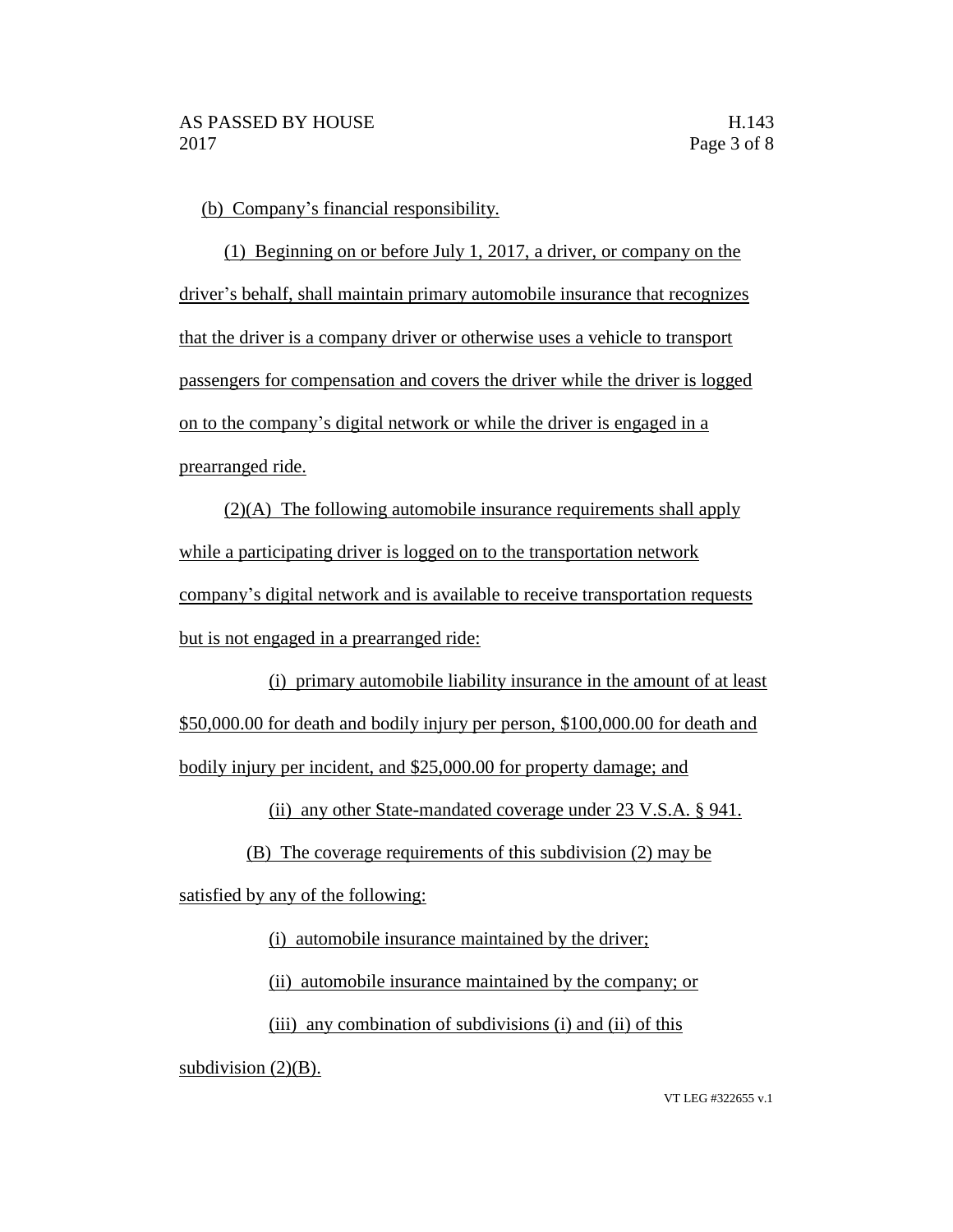(3)(A) The following automobile insurance requirements shall apply while a driver is engaged in a prearranged ride:

(i) primary automobile liability insurance that provides at least

\$1,000,000.00 for death, bodily injury, and property damage; and

(ii) any other State-mandated coverage under 23 V.S.A. § 941.

(B) The coverage requirements of this subdivision may be satisfied

by any of the following:

(i) automobile insurance maintained by the driver;

(ii) automobile insurance maintained by the company; or

(iii) any combination of subdivisions (i) and (ii) of this

subdivision  $(3)(B)$ .

(4) If insurance maintained by a driver under subdivision (2) or (3) of this subsection has lapsed or does not provide the required coverage, insurance maintained by a company shall provide such coverage beginning with the first dollar of a claim and shall have the duty to defend such claim.

(5) Coverage under an automobile insurance policy maintained by the company shall not be dependent on a personal automobile insurer first denying a claim nor shall a personal automobile insurance policy be required to first deny a claim.

VT LEG #322655 v.1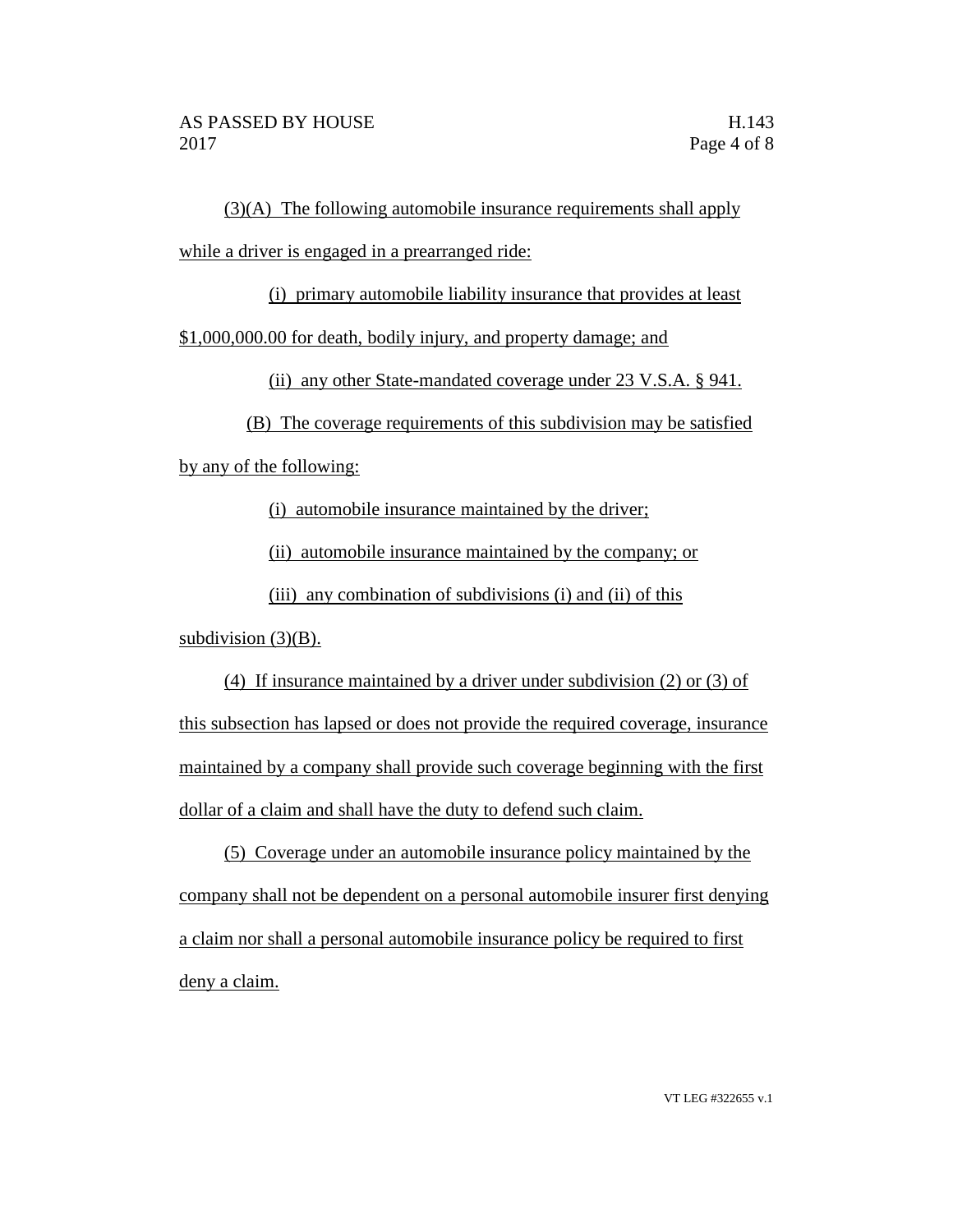(6) Insurance required by this subsection may be placed with an insurer licensed under chapter 101 (insurance companies generally) or 138 (surplus lines insurance) of this title.

(7) Insurance satisfying the requirements of this subsection shall be deemed to satisfy the financial responsibility requirement for a motor vehicle under 23 V.S.A. § 800.

(8) A driver shall carry proof of coverage satisfying this section at all times during use of a vehicle in connection with a company's digital network. In the event of an accident, a driver shall provide this insurance coverage information to the directly interested parties, automobile insurers, and law enforcement, upon request. Upon such request, a driver shall also disclose whether he or she was logged on to the network or was on a prearranged ride at the time of an accident.

(c) Disclosures. A transportation network company shall disclose in writing to its drivers the following before they are allowed to accept a request for a prearranged ride on the company's digital network:

(1) the insurance coverage, including the types of coverage and the limits for each coverage, that the company provides while the driver uses a personal vehicle in connection with the company's network; and

VT LEG #322655 v.1 (2) that the driver's own automobile insurance policy, depending on its terms, might not provide any coverage while the driver is logged on to the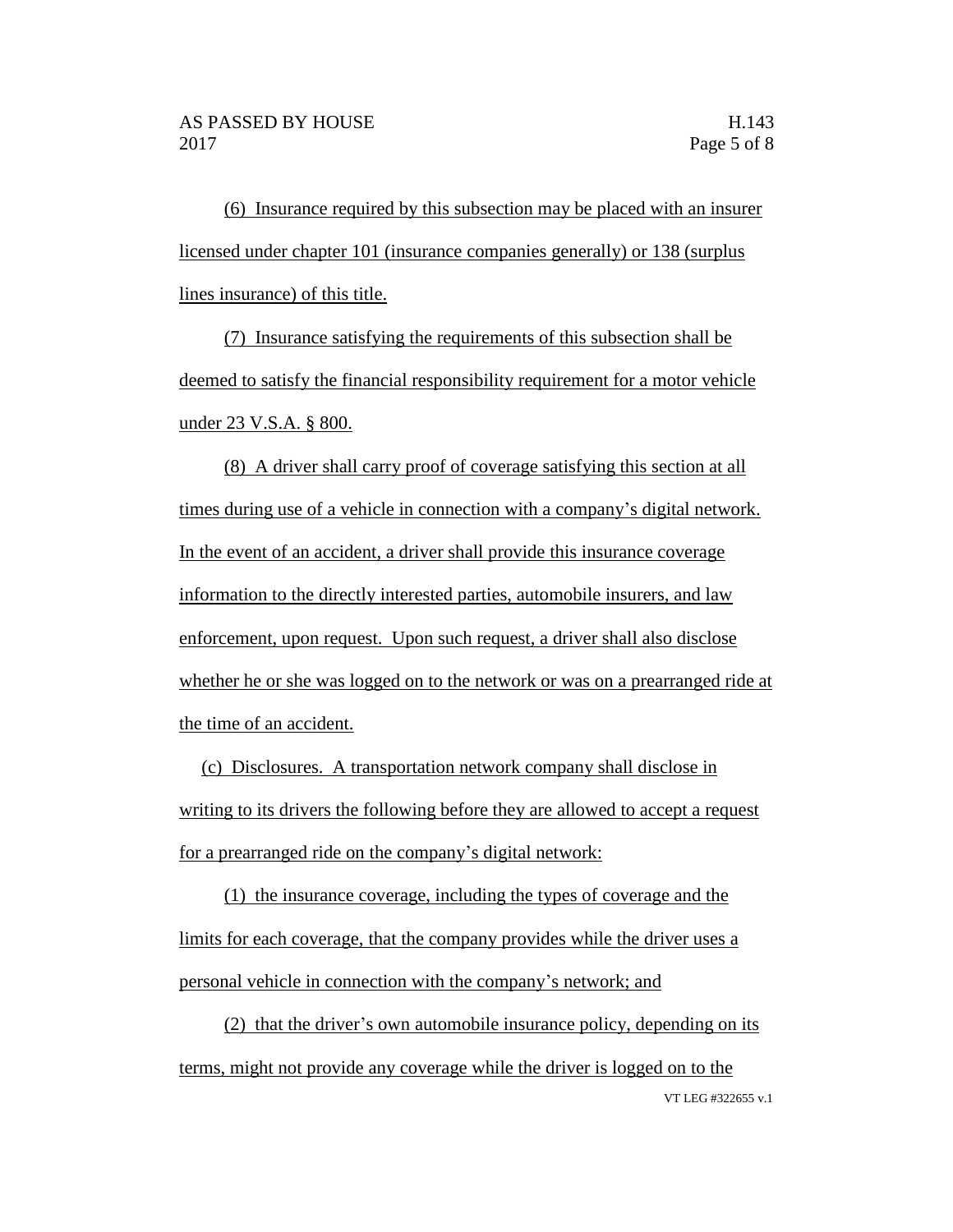company's network and available to receive transportation requests or engaged in a prearranged ride.

(d)(1) Automobile insurers. Notwithstanding any other provision of law to the contrary, insurers that write automobile insurance in Vermont may exclude any and all coverage afforded under a policy issued to an owner or operator of a personal vehicle for any loss or injury that occurs while a driver is logged on to a transportation network company's digital network or while a driver provides a prearranged ride. This right to exclude all coverage may apply to any coverage in an automobile insurance policy including:

(A) liability coverage for bodily injury and property damage;

(B) personal injury protection coverage;

(C) uninsured and underinsured motorist coverage;

(D) medical payments coverage;

(E) comprehensive physical damage coverage; and

(F) collision physical damage coverage.

(2) Nothing in this subsection implies or requires that a personal

automobile insurance policy provide coverage while the driver is logged on to a company's digital network, while the driver is engaged in a prearranged ride, or while the driver otherwise uses a vehicle to transport passengers for compensation.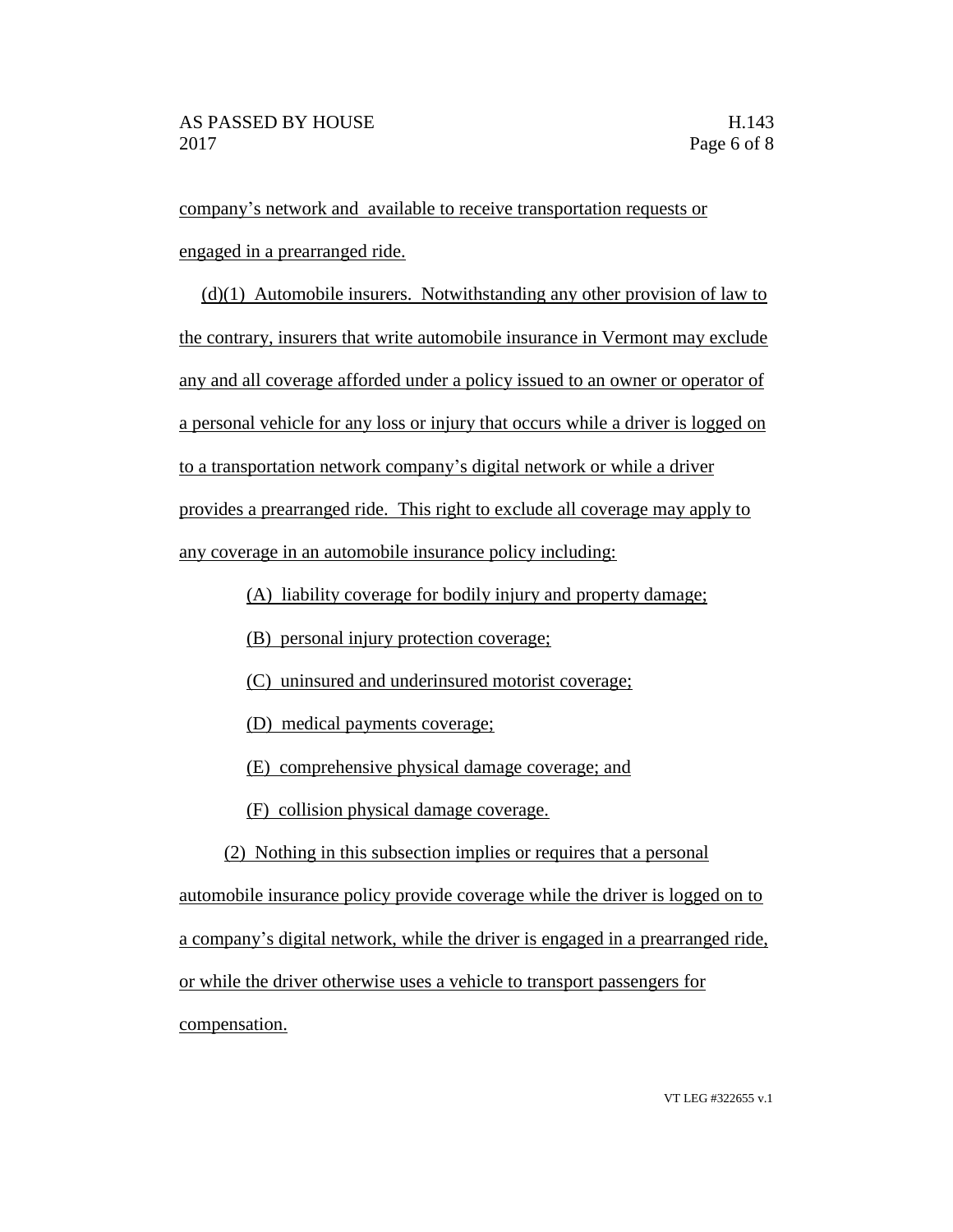(3) Nothing in this section shall be construed to require an insurer to use any particular policy language or reference to this section in order to exclude any and all coverage for any loss or injury that occurs while a driver is logged on to a company's digital network or while a driver provides a prearranged ride.

(4) Nothing in this subsection is deemed to preclude an insurer from providing primary or excess coverage for the driver's vehicle, if it chooses to do so by contract or endorsement.

(5) Insurers that exclude the coverage described under subsection (b) of this section shall have no duty to defend or indemnify any claim expressly excluded thereunder.

(6) Nothing in this section is deemed to invalidate or limit an exclusion contained in a policy, including any policy in use or approved for use in Vermont prior to the enactment of this section, that excludes coverage for vehicles used to carry persons or property for a charge or available for hire by the public.

(7) An insurer that defends or indemnifies a claim against a driver that is excluded under the terms of its policy, shall have a right of contribution against other insurers that provide automobile insurance to the same driver in satisfaction of the coverage requirements of subsection (b) of this section at the time of loss.